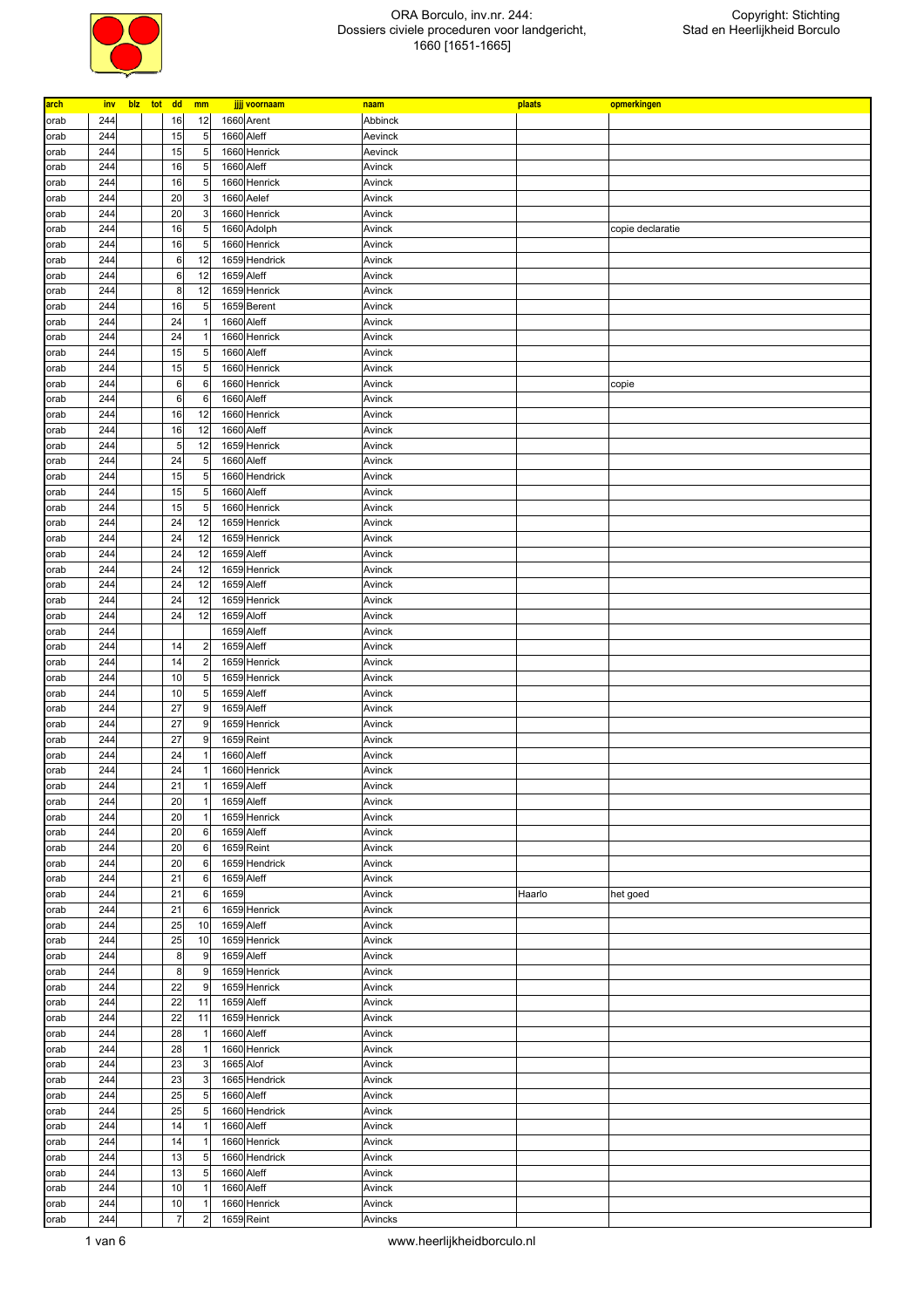

| arch | inv | blz | tot | dd                      | mm                      |          | jjjj voornaam      | naam               | plaats         | opmerkingen         |
|------|-----|-----|-----|-------------------------|-------------------------|----------|--------------------|--------------------|----------------|---------------------|
| orab | 244 |     |     | 5                       | 12                      |          | 1656 Derrick       | <b>Bartels</b>     |                |                     |
| orab | 244 |     |     | 11                      | 12                      |          | 1656 Derrick       | Bartels, ten       |                |                     |
| orab | 244 |     |     | 22                      | $\overline{7}$          | 1656     |                    | Bempthuijs         |                |                     |
| orab | 244 |     |     | 20                      | 9                       | 1656     |                    | Bempthuijs         |                |                     |
| orab | 244 |     |     | 30                      | 9                       | 1656     |                    | Bempthuijs         |                |                     |
| orab | 244 |     |     | $\overline{7}$          | 10                      | 1656     |                    | Bempthuijs         |                | goederen van        |
|      | 244 |     |     | 24                      | 11                      | 1656     |                    |                    |                |                     |
| orab |     |     |     |                         |                         |          |                    | Bempthuijs         |                |                     |
| orab | 244 |     |     | 23                      | 12                      | 1656     |                    | Bempthuijs         |                | goederen            |
| orab | 244 |     |     | $\overline{2}$          | $\overline{1}$          | 1657     |                    | Bempthuijs         | Olden Eibergen | goed                |
| orab | 244 |     |     | 14                      | $\overline{1}$          | 1659     |                    | Bempthuijs         |                | goed                |
| orab | 244 |     |     | 28                      | 9                       | 1657     |                    | Bempthuijs         | Olden Eibergen | goed                |
| orab | 244 |     |     | 11                      | $\overline{\mathbf{c}}$ | 1658     |                    | Bempthuijs         |                |                     |
| orab | 244 |     |     | 14                      | $\overline{1}$          | 1659     |                    | Bempthuijs         |                |                     |
| orab | 244 |     |     | 10                      | -1                      |          | 1660 Bernhard      | Bevervoorde, van   |                |                     |
| orab | 244 |     |     | 4                       | 6                       |          | 1660 Bernhardt     | Bevervoorde, van   |                |                     |
| orab | 244 |     |     | 5                       | 6                       |          | 1660 Bernhardt     | Bevervoorde, van   |                |                     |
| orab | 244 |     |     | 6                       | 6                       |          | 1660 Berent, jor.  | Bevervoorde, van   |                |                     |
| orab | 244 |     |     | 8                       | 9                       |          | 1659 Bernhardt     | Bevervoorde, van   |                |                     |
| orab | 244 |     |     | 24                      | 11                      | 1660     |                    | <b>Bilevelt</b>    |                |                     |
| orab | 244 |     |     | $\overline{7}$          | 10                      | 1656     |                    | Bompthuijs         |                |                     |
| orab | 244 |     |     | 5                       | 12                      |          | 1659 Henrick       | Boumeister         |                | declaratie          |
|      | 244 |     |     | 21                      | -1                      |          | 1659 Henrick       |                    |                |                     |
| orab |     |     |     |                         |                         |          |                    | <b>Boumeisters</b> |                |                     |
| orab | 244 |     |     | 16                      | 5                       |          | 1659 Henrick       | Boumeren           |                |                     |
| orab | 244 |     |     |                         |                         |          | 1659 Berent        | <b>Bruntinck</b>   |                | op St. Michaelidach |
| orab | 244 |     |     | 8                       | 3                       |          | 1661 Berent        | <b>Bruntinck</b>   |                |                     |
| orab | 244 |     |     | 16                      | 5                       |          | 1659 Berent        | <b>Bungers</b>     |                |                     |
| orab | 244 |     |     | 24                      | 12                      |          | 1659 Arnt          | <b>Buninck</b>     |                |                     |
| orab | 244 |     |     | 16                      | 5                       |          | 1659 Berent        | <b>Bussink</b>     | Groenlo        | Bunink?             |
| orab | 244 |     |     | 4                       | 12                      |          | 1656 Johan         | Caelencamp         |                | copie               |
| orab | 244 |     |     | 21                      | 6                       |          | 1660 Gerrit        | Caete, ten         |                |                     |
| orab | 244 |     |     | 21                      | $\overline{4}$          |          | 1657 Jan, dr.      | Caldencamp         |                |                     |
| orab | 244 |     |     | 22                      | $\overline{7}$          |          | 1656 Jan, dr.      | Calencamp          |                |                     |
| orab | 244 |     |     | 4                       | 9                       |          | 1656 Jan, dr.      | Calencamp          |                |                     |
| orab | 244 |     |     | 25                      | 9                       |          | 1656 Jan, dr.      | Calencamp          |                |                     |
| orab | 244 |     |     | $\overline{7}$          | 10                      | 1656 Jan |                    | Calencamp          |                |                     |
|      | 244 |     |     | 30                      | 9                       | 1656 dr. |                    |                    |                |                     |
| orab |     |     |     |                         |                         |          |                    | Calencamp          |                |                     |
|      |     |     |     |                         |                         |          |                    |                    |                |                     |
| orab | 244 |     |     | $\overline{7}$          | 10                      |          | 1656 Johan, dr.    | Calencamp          |                | moeilijk leesbaar   |
| orab | 244 |     |     | $\overline{7}$          | 10                      |          | 1656 Jan, dr.      | Calencamp          |                |                     |
| orab | 244 |     |     | 5                       | 12                      |          | 1656 Jan, dr.      | Calencamp          |                |                     |
| orab | 244 |     |     | 11                      | 12                      |          | 1656 Jan, dr.      | Calencamp          |                |                     |
| orab | 244 |     |     | 23                      | 12                      |          | 1656 Johan, dr.    | Calencamp          |                |                     |
| orab | 244 |     |     | 23                      | 12                      |          | 1656 Johan, dr.    | Calencamp          |                |                     |
| orab | 244 |     |     |                         |                         | 1656 dr. |                    | Calencamp          |                |                     |
| orab | 244 |     |     | $\overline{2}$          | 1                       |          | 1657 Johan, dr.    | Calencamp          |                | copie               |
| orab | 244 |     |     | 21                      | 4                       |          | 1657 Jan, dr.      | Calencamp          |                |                     |
|      |     |     |     | 9                       |                         |          |                    |                    |                |                     |
| orab | 244 |     |     |                         | $\,6\,$                 |          | 1657 Jan, dr.      | Calencamp          |                |                     |
| orab | 244 |     |     | 9                       | 6                       |          | 1657 Jan, dr.      | Calencamp          |                |                     |
| orab | 244 |     |     | $\overline{7}$          | $\overline{7}$          |          | 1657 Jan, dr.      | Calencamp          |                |                     |
| orab | 244 |     |     | 8                       | 8                       |          | 1657 Johan         | Calencamp          |                |                     |
| orab | 244 |     |     | 26                      | 5                       | 1660 J.  |                    | Calencamp          |                |                     |
| orab | 244 |     |     | 14                      | $\overline{1}$          |          | 1659 Johan         | Calencamp          |                |                     |
| orab | 244 |     |     | 10                      | 12                      |          | 1658 Joh., dr.     | Calencamp          |                | kwitantie           |
| orab | 244 |     |     | 3                       | 9                       |          | 1657 Johan         | Calencamp          |                |                     |
| orab | 244 |     |     | 28                      | 9                       |          | 1657 Johan, dr.    | Calencamp          |                |                     |
| orab | 244 |     |     | 29                      | 9                       |          | 1657 Johan, dr.    | Calencamp          |                |                     |
| orab | 244 |     |     | 28                      | 9                       |          | 1657 Johan, dr.    | Calencamp          |                |                     |
| orab | 244 |     |     | 28                      | 9                       |          | 1657 Johan         | Calencamp          |                |                     |
| orab | 244 |     |     | 28                      | 9                       |          | 1657 Jan, dr.      | Calencamp          |                |                     |
| orab | 244 |     |     | 28                      | 9                       |          | 1657 Johan, dr.    | Calencamp          |                |                     |
|      |     |     |     |                         |                         |          |                    |                    |                |                     |
| orab | 244 |     |     | 10                      | 5                       | 1658 Jan |                    | Calencamp          |                |                     |
| orab | 244 |     |     | 11                      | $\overline{\mathbf{c}}$ | 1658 dr. |                    | Calencamp          |                |                     |
| orab | 244 |     |     | 14                      | $\overline{1}$          |          | 1659 Johan, dr.    | Calencamp          |                | declaratie          |
| orab | 244 |     |     | 10                      | $\overline{\mathbf{c}}$ |          | 1658 Joh.          | Calencamp          |                |                     |
| orab | 244 |     |     | 15                      | 9                       |          | 1657 Johan, dr.    | Calencamp          |                |                     |
| orab | 244 |     |     | 16                      | 9                       |          | 1657 Johan         | Calencamp          |                |                     |
| orab | 244 |     |     | 17                      | 9                       |          | 1657 Johan, dr.    | Calencamp          |                |                     |
| orab | 244 |     |     | 21                      | 9                       |          | 1657 Johan, dr.    | Calencamp          |                |                     |
| orab | 244 |     |     | $\overline{\mathbf{c}}$ | $\overline{1}$          | 1657 dr. |                    | Calencamp, van     |                |                     |
| orab | 244 |     |     | 24                      | 11                      |          | 1660 Frederic, mr. | Cames              |                |                     |
| orab | 244 |     |     | 8                       | 12                      |          | 1659 Gerrit        | Cock               |                | ritmeester          |
| orab | 244 |     |     | 16                      | 5                       |          | 1659 Gerhardt      | Cock               |                | ritmeester          |
| orab | 244 |     |     | 24                      | 12                      |          | 1659 Gerrit        | Cock               |                | ritmeester          |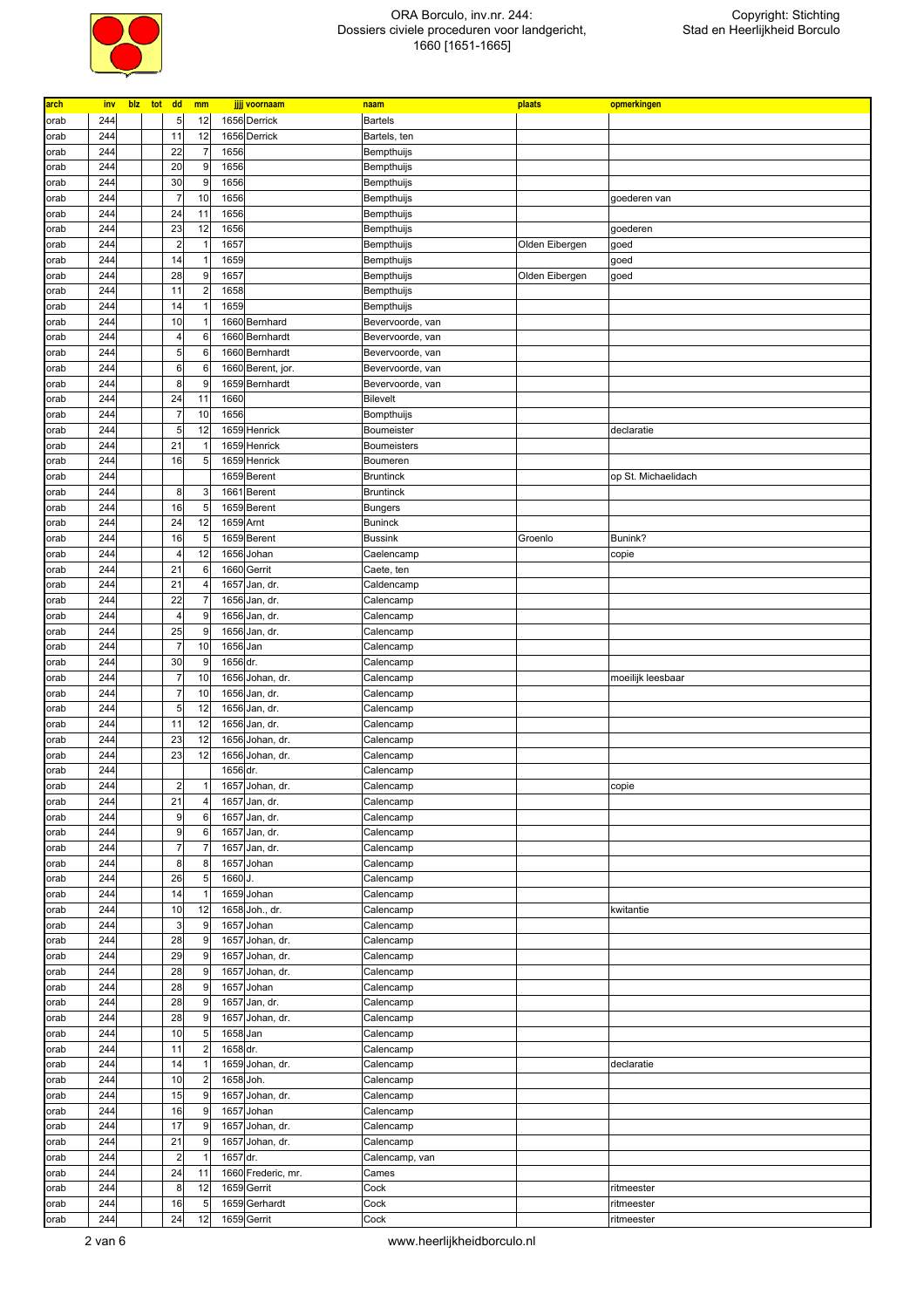

| arch         | inv        | blz tot | dd                      | mm                      |              | jjjj voornaam               | naam                        | plaats    | opmerkingen            |
|--------------|------------|---------|-------------------------|-------------------------|--------------|-----------------------------|-----------------------------|-----------|------------------------|
| orab         | 244        |         | 14                      | $\overline{c}$          |              | 1659 Gerrit                 | Cock                        |           |                        |
| orab         | 244        |         | 10                      | 5                       |              | 1659 ritmeester             | Cock                        |           |                        |
| orab         | 244        |         | 27                      | 9                       |              | 1659 Gerrit                 | Cock                        |           | ritmeester             |
| orab         | 244        |         | 21                      | $\overline{1}$          |              | 1659 Gerrit                 | Cock                        |           | ritmeester             |
| orab         | 244        |         | 20                      | 6                       |              | 1659 ritmeester             | Cock                        |           |                        |
| orab         | 244        |         | 21                      | 6                       |              | 1659 Gerrit                 | Cock                        |           |                        |
| orab         | 244        |         | 16                      | 12                      |              | 1660 Berent                 | Coeldenberg, te             |           |                        |
| orab         | 244        |         | 8                       | 12                      |              | 1659 Ludolph                | Coster                      |           |                        |
| orab         | 244        |         | 24                      | 12                      |              | 1659 Ludolph                | Costher                     |           |                        |
| orab         | 244        |         | 5                       | 12                      |              | 1659 Joost                  | Croenen                     |           |                        |
| orab         | 244        |         | 24                      | 12                      |              | 1659 Joost                  | Croonen                     |           |                        |
| orab         | 244        |         | 16                      | 12                      |              | 1660 Lambert<br>1658 Wessel | Cuijper                     |           |                        |
| orab<br>orab | 244<br>244 |         | 10<br>24                | 5<br>11                 | 1660         |                             | Eijl, van<br>Elderinck      |           |                        |
| orab         | 244        |         | 22                      | 7                       |              | 1656 Gert                   | Geershuis, ten              |           |                        |
| orab         | 244        |         | 21                      | $\overline{4}$          |              | 1657 Berent                 | Groote, de                  |           |                        |
| orab         | 244        |         | 23                      | 12                      |              | 1656 Berent                 | Grotte                      |           |                        |
| orab         | 244        |         | 8                       | 12                      |              | 1659 Philips                | Hachreijse, ter             |           | ook: Hagreijse         |
| orab         | 244        |         | 24                      | 12                      |              | 1659 Philips                | Haghreijse, ter             |           |                        |
| orab         | 244        |         | 14                      | $\overline{c}$          |              | 1659 Philips                | Haghreise                   |           |                        |
| orab         | 244        |         | 10                      | 5                       |              | 1659 Philips                | Haghreise, ten              |           |                        |
| orab         | 244        |         | 20                      | 6                       |              | 1659 Philips                | Haghreise, ten              |           |                        |
| orab         | 244        |         | 21                      | 6                       |              | 1659 Philips                | Haghreise, ter              |           |                        |
| orab         | 244        |         | 8                       | 12                      |              | 1659 Georgh                 | Ham, ten                    |           |                        |
| orab         | 244        |         | 10                      | 5                       |              | 1658 Jochum                 | Henricx                     |           |                        |
| orab         | 244        |         | 8                       | 8                       |              | 1657 Joachim                | Henrixs                     |           |                        |
| orab         | 244        |         | 21                      | $\,6\,$                 | 1660         |                             | Hesselinck                  |           | copie; slecht leesbaar |
| orab         | 244        |         | 24                      | 11                      |              | 1656 Jacob, dr.             | Hessels                     |           |                        |
| orab         | 244<br>244 |         | 11<br>23                | 12<br>12                |              | 1656 Jacob, dr.             | Hessels                     |           |                        |
| orab         | 244        |         | 23                      | 12                      | 1656 dr.     | 1656 Jacob, dr.             | Hessels<br>Hessels          |           |                        |
| orab<br>orab | 244        |         | $\overline{\mathbf{c}}$ | $\overline{1}$          | 1657 dr.     |                             | Hessels                     |           | volm.                  |
| orab         | 244        |         | $\overline{2}$          | $\overline{1}$          |              | 1657 Jacob, dr.             | Hessels                     |           |                        |
| orab         | 244        |         | 21                      | $\overline{4}$          |              | 1657 Jacob, dr.             | Hessels                     |           |                        |
| orab         | 244        |         | 9                       | 6                       | 1657         |                             | Hessels                     |           | volm.                  |
| orab         | 244        |         | $\overline{7}$          | $\overline{7}$          | 1657 dr.     |                             | Hessels                     |           |                        |
| orab         | 244        |         | 14                      |                         |              | 1659 Jacob                  | Hessels                     |           |                        |
| orab         | 244        |         | 3                       | 9                       | 1657 dr.     |                             | Hessels                     |           |                        |
| orab         | 244        |         | 28                      | 9                       |              | 1657 Jacob, dr.             | Hessels                     |           |                        |
| orab         | 244        |         | 29                      | 9                       |              | 1657 Jacob, dr.             | Hessels                     |           |                        |
| orab         | 244        |         | 28                      | 9                       | 1657 dr.     |                             | Hessels                     |           |                        |
| orab         | 244        |         | 28                      | 9                       |              | 1657 Jacob, dr.             | Hessels                     |           | borg                   |
| orab         | 244        |         | 10                      | 5                       |              | 1658 Jacob                  | Hessels                     |           |                        |
| orab         | 244        |         | 8<br>24                 | 3                       | 1658 dr.     |                             | Hessels                     |           |                        |
| orab         | 244<br>244 |         | 14                      | 6<br>$\overline{1}$     |              | 1661 Jacob<br>1659 Jacob    | Hessels<br>Hessels          | Groenlo   | copie                  |
| orab<br>orab | 244        |         | 8                       | 9                       |              | 1657 doctor                 | Hessels                     |           |                        |
| orab         | 244        |         | 17                      | 9                       |              | 1657 Jacob, dr.             | Hessels                     |           |                        |
| orab         | 244        |         | 21                      | 9                       |              | 1657 Jacob, dr.             | Hessels                     |           |                        |
| orab         | 244        |         | 28                      | 9                       | 1657 dr.     |                             | Hessels                     |           |                        |
| orab         | 244        |         |                         |                         |              | 1660 Margareta              | Hessels                     |           |                        |
| orab         | 244        |         | $\overline{7}$          | $\overline{\mathbf{c}}$ |              | 1659 Joanne                 | Hessels                     |           |                        |
| orab         | 244        |         | 29                      | 12                      |              | 1658 Walburg                | Hessels                     |           |                        |
| orab         | 244        |         | 20                      | $\overline{1}$          | 1659 Jan     |                             | Hilverdinck                 |           |                        |
| orab         | 244        |         | 16                      | 9                       |              | 1657 Tonnis                 | Hoeffman, Tanckinck genoemt |           |                        |
| orab         | 244        |         | 15                      | 9                       | 1657         | Tonnis                      | Hoeffman, Tenckinck gen.    |           |                        |
| orab         | 244        |         | 22                      | $\overline{7}$          | 1656         |                             | Hoefman                     |           |                        |
| orab         | 244        |         | $\overline{7}$          | 10                      | 1656         |                             | Hoeve                       |           | goederen van           |
| orab         | 244        |         | 14                      | $\overline{1}$          | 1659         |                             | Hoeve                       |           | goed                   |
| orab         | 244<br>244 |         | 28<br>14                | 9<br>$\overline{1}$     | 1657         |                             | Hoeve                       | Geesteren | goed                   |
| orab<br>orab | 244        |         | 30                      | 9                       | 1659<br>1656 |                             | Hoeve<br>Hoeve              |           |                        |
| orab         | 244        |         | 16                      | 9                       | 1657         |                             | Hoeve, de                   | Geesteren |                        |
| orab         | 244        |         | 20                      | 9                       | 1656         |                             | Hoeven, van der             |           |                        |
| orab         | 244        |         | 25                      | 9                       |              | 1656 Garrit                 | Hoeven, van der             |           |                        |
| orab         | 244        |         | $\overline{\mathbf{c}}$ | $\overline{1}$          | 1657         |                             | Hoever                      | Geesteren | goed                   |
| orab         | 244        |         | 22                      | $\overline{7}$          | 1656 Jan     |                             | Horst, ter                  |           |                        |
| orab         | 244        |         | 24                      | 11                      | 1656         |                             | Hove, de                    |           |                        |
| orab         | 244        |         | 8                       | 12                      |              | 1659 Henrick                | <b>Iwinck</b>               |           |                        |
| orab         | 244        |         | 8                       | 3                       |              | 1661 Aerent                 | Jansen                      |           |                        |
| orab         | 244        |         | 4                       | 6                       | 1660 Jan     |                             | Lammertinck                 |           | e.v. Geertje           |
| orab         | 244        |         |                         |                         | 1659 Jan     |                             | Lent, van                   |           |                        |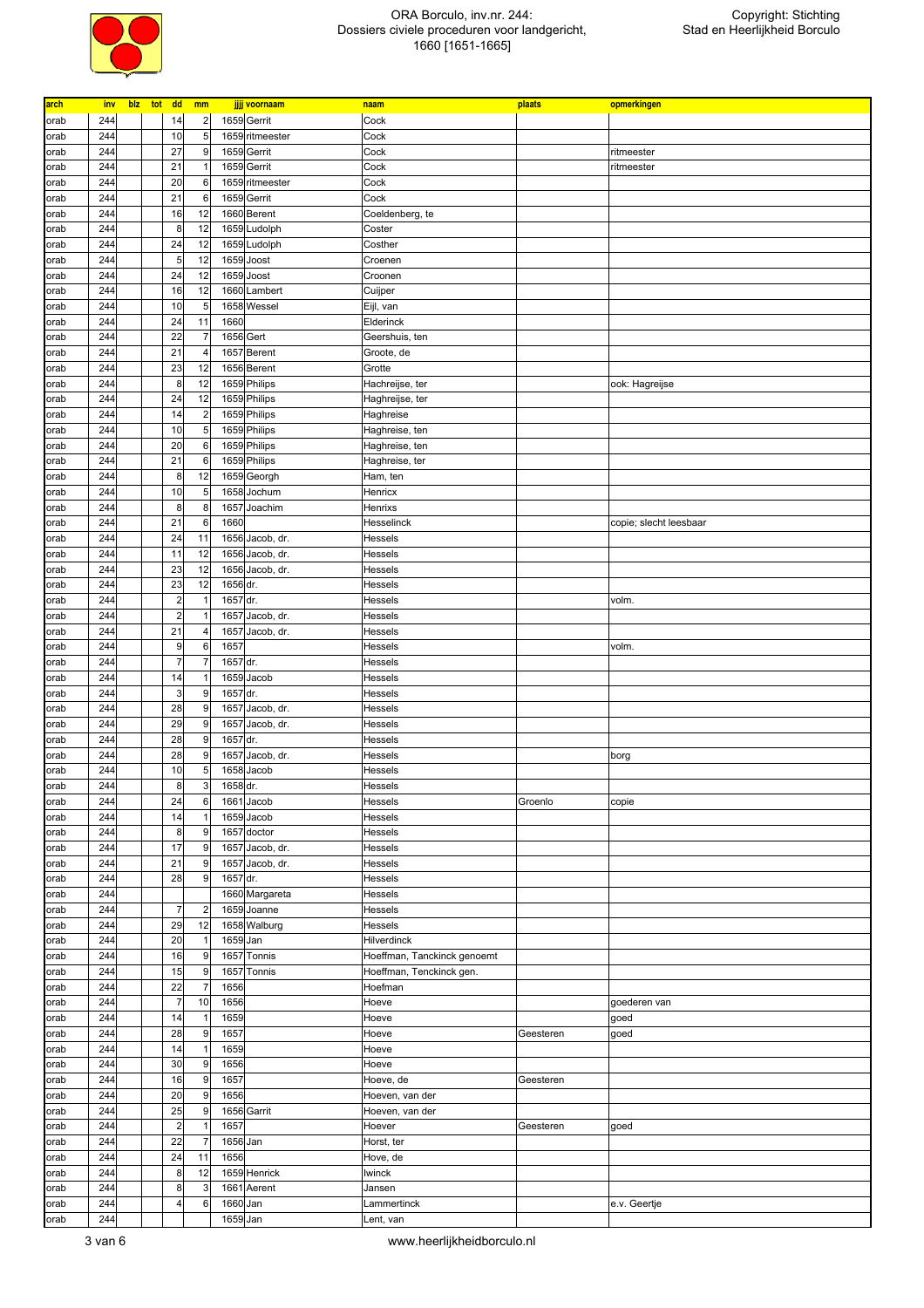

| arch | inv | blz tot | <b>dd</b>               | mm             |          | jjjj voornaam                    | naam                   | plaats  | opmerkingen                 |
|------|-----|---------|-------------------------|----------------|----------|----------------------------------|------------------------|---------|-----------------------------|
| orab | 244 |         | 21                      | $\mathbf{1}$   | 1659 Jan |                                  | Lint, van              |         | zaliger                     |
| orab | 244 |         | 30                      | 9              | 1656 Jan |                                  | Lint, van              |         | landmeter                   |
|      | 244 |         | $\overline{4}$          | 6              |          | 1660 Aerent                      |                        |         |                             |
| orab | 244 |         | 16                      | 12             |          | 1660 Herman                      | Linteloe, toe<br>Lodde |         |                             |
| orab |     |         |                         |                |          |                                  |                        |         |                             |
| orab | 244 |         | 8                       | 12             |          | 1659 Berent                      | Luseninck              |         |                             |
| orab | 244 |         | 16                      | 12             |          | 1660 Johan                       | Luttike Woldinck       |         |                             |
| orab | 244 |         | 22                      | $\overline{7}$ |          | 1656 Goosen                      | Marhulsen, van         |         |                             |
| orab | 244 |         | $\overline{4}$          | g              |          | 1656 Goosen                      | Marhulsen, van         |         |                             |
| orab | 244 |         | 25                      | 9              |          | 1656 Goosen                      | Marhulsen, van         |         |                             |
| orab | 244 |         | $\overline{7}$          | 10             |          | 1656 Goosen                      | Marhulsen, van         |         |                             |
| orab | 244 |         | 11                      | 9              |          | 1656 Goosen                      | Marhulsen, van         |         |                             |
| orab | 244 |         | 30                      | 9              |          | 1656 Goosen                      | Marhulsen, van         |         |                             |
| orab | 244 |         | $\overline{7}$          | 10             |          | 1656 Goosen                      | Marhulsen, van         |         |                             |
| orab | 244 |         | $\overline{4}$          | 12             |          | 1656 Goosen                      | Marhulsen, van         |         |                             |
| orab | 244 |         | 23                      | 12             |          | 1656 Gosen                       | Marhulsen, van         |         |                             |
| orab | 244 |         |                         |                | 1656     |                                  | Marhulsen, van         |         |                             |
| orab | 244 |         | $\overline{\mathbf{c}}$ |                | 1657     | Gosen                            | Marhulsen, van         |         |                             |
| orab | 244 |         | 21                      | $\overline{4}$ |          | 1657 Gosen                       | Marhulsen, van         |         |                             |
| orab | 244 |         | 14                      | -1             |          | 1659 Gosen                       | Marhulsen, van         |         |                             |
| orab | 244 |         | 28                      | 9              |          | 1657 Gosen                       | Marhulsen, van         |         |                             |
| orab | 244 |         | 28                      | g              | 1657     | Goosen                           | Marhulsen, van         |         |                             |
| orab | 244 |         | 16                      | $6\phantom{a}$ |          | 1657 Goosen                      | Marhulsen, van         |         | copie                       |
| orab | 244 |         | 10                      | 5              |          | 1658 Goosen                      | Marhulsen, van         |         | copie                       |
| orab | 244 |         | 8                       | 3              |          | 1658 Gosen                       | Marhulsen, van         |         |                             |
| orab | 244 |         | 24                      | $6\phantom{a}$ |          | 1661 Goosen                      | Marhulsen, van         |         |                             |
| orab | 244 |         | 11                      | $\overline{2}$ |          | 1658 Goosen                      | Marhulsen, van         |         |                             |
| orab | 244 |         | 14                      | $\overline{1}$ |          | 1659 Gosen                       | Marhulsen, van         |         |                             |
| orab | 244 |         | 28                      | 9              |          | 1657 Gosen                       | Marhulsen, van         |         |                             |
| orab | 244 |         | $\overline{7}$          | $\overline{c}$ |          | 1659 Joanne                      | Martine                |         |                             |
| orab | 244 |         | 29                      | 12             |          | 1658 Joanna                      | Martine                |         |                             |
|      | 244 |         | 5                       | 12             |          |                                  | Meller                 |         |                             |
| orab | 244 |         | 24                      | 12             |          | 1659 Stephanus<br>1659 Stephanus | Meller                 |         |                             |
| orab |     |         |                         |                |          |                                  |                        |         |                             |
| orab | 244 |         | 24                      | -1             |          | 1660 Herman                      | Munster, van           |         |                             |
| orab | 244 |         | 29                      | $\overline{4}$ |          | 1659 dr. Herman                  | Munster, van           |         | volm.                       |
| orab | 244 |         | 5                       | 6              |          | 1660 Joan                        | Nijenhuijs, te         |         |                             |
| orab | 244 |         | 5                       | 6              |          | 1660 Derck                       | Nijenhuijs, te         |         |                             |
| orab | 244 |         | $\,6$                   | 6              |          | 1660 Derck                       | Nijenhuijs, te         |         |                             |
| orab | 244 |         | 10                      | -1             |          | 1660 Derk                        | Nijenhuijs, ten        |         |                             |
| orab | 244 |         | 8                       | 9              |          | 1659 Derck                       | Nijenhuijs, ten        |         |                             |
| orab | 244 |         | 4                       | 6              |          | 1660 Derk                        | Nijenhuis, te          |         |                             |
| orab | 244 |         | 15                      | 5              | 1660 dr. |                                  | Oevelionck             |         | volmr.                      |
| orab | 244 |         | 20                      | 3              | 1660 dr. |                                  | Oeveljonck             |         | volmr. Aleff Avinck         |
| orab | 244 |         | 27                      | 9              | 1659 dr. |                                  | Oeveljonck             |         | volmr. van Aleff Avinck     |
| orab | 244 |         | 8                       | 9              | 1659 dr. |                                  | Oeveljonck             |         |                             |
| orab | 244 |         | 22                      | 9              | 1659 dr. |                                  | Oeveljonck             |         |                             |
| orab | 244 |         | 13                      | 5              | 1660 dr. |                                  | Oeveljonck             |         |                             |
| orab | 244 |         | 21                      | 10             |          | 1660 Henrick                     | Ontinck                |         | naam onzeker                |
| orab | 244 |         | 10                      | 10             |          | 1660 Henrick                     | Ontinck                |         |                             |
| orab | 244 |         | 8                       | 3              |          | 1661 Henrick                     | Ontinck                |         |                             |
| orab | 244 |         |                         |                |          | 1660 Hendrick                    | Ontinck                |         |                             |
| orab | 244 |         | 20                      | 9              | 1656 Jan |                                  | Planten                |         |                             |
| orab | 244 |         | $\overline{7}$          | 10             | 1656 Jan |                                  | Planten                |         |                             |
| orab | 244 |         | 11                      | 9              | 1656 Jan |                                  | Planten                |         |                             |
| orab | 244 |         | 30                      | 9              | 1656 Jan |                                  | Planten                |         |                             |
| orab | 244 |         | 30                      | 9              | 1656 Jan |                                  | Planten                |         |                             |
| orab | 244 |         | $\overline{7}$          | 10             | 1656 Jan |                                  | Planten                |         |                             |
| orab | 244 |         | $\overline{a}$          | $\overline{1}$ | 1657 Jan |                                  | Planten                |         |                             |
| orab | 244 |         | 8                       | 8              | 1657 Jan |                                  | Planten                |         |                             |
| orab | 244 |         | 14                      | $\overline{1}$ | 1659 Jan |                                  | Planten                |         |                             |
| orab | 244 |         | 28                      | 9              | 1657     | Johan                            | Planten                |         |                             |
|      | 244 |         | 28                      | 9              | 1657 Jan |                                  | Planten                |         |                             |
| orab | 244 |         | 10                      | 5              | 1658 Jan |                                  | Planten                |         |                             |
| orab |     |         |                         | $\overline{1}$ |          |                                  |                        |         |                             |
| orab | 244 |         | 14                      |                | 1659 Jan |                                  | Planten                |         |                             |
| orab | 244 |         | 16                      | 9              |          | 1657 Johan                       | Planten                |         |                             |
| orab | 244 |         | 28                      | 9              |          | 1657 Johan                       | Planten                |         |                             |
| orab | 244 |         |                         |                |          | 1659 Henrick                     | Rappel, toe            |         | Reppel? op St. Michaelidach |
| orab | 244 |         | 10                      | 10             |          | 1660 Henrick                     | Reppel, to             |         |                             |
| orab | 244 |         | 21                      | 10             |          | 1660 Henrick                     | Reppel, toe            |         |                             |
| orab | 244 |         | 8                       | 3              |          | 1661 Henrick                     | Reppele, te            |         |                             |
| orab | 244 |         | 21                      | 6              |          | 1660 Geert                       | Rutgers                |         |                             |
| orab | 244 |         | 28                      | 9              | 1657     |                                  | Schimmelpenninck       | Borculo | drost van Borculo           |
| orab | 244 |         | 28                      | 9              | 1657     |                                  | Schimmelpenninck       |         |                             |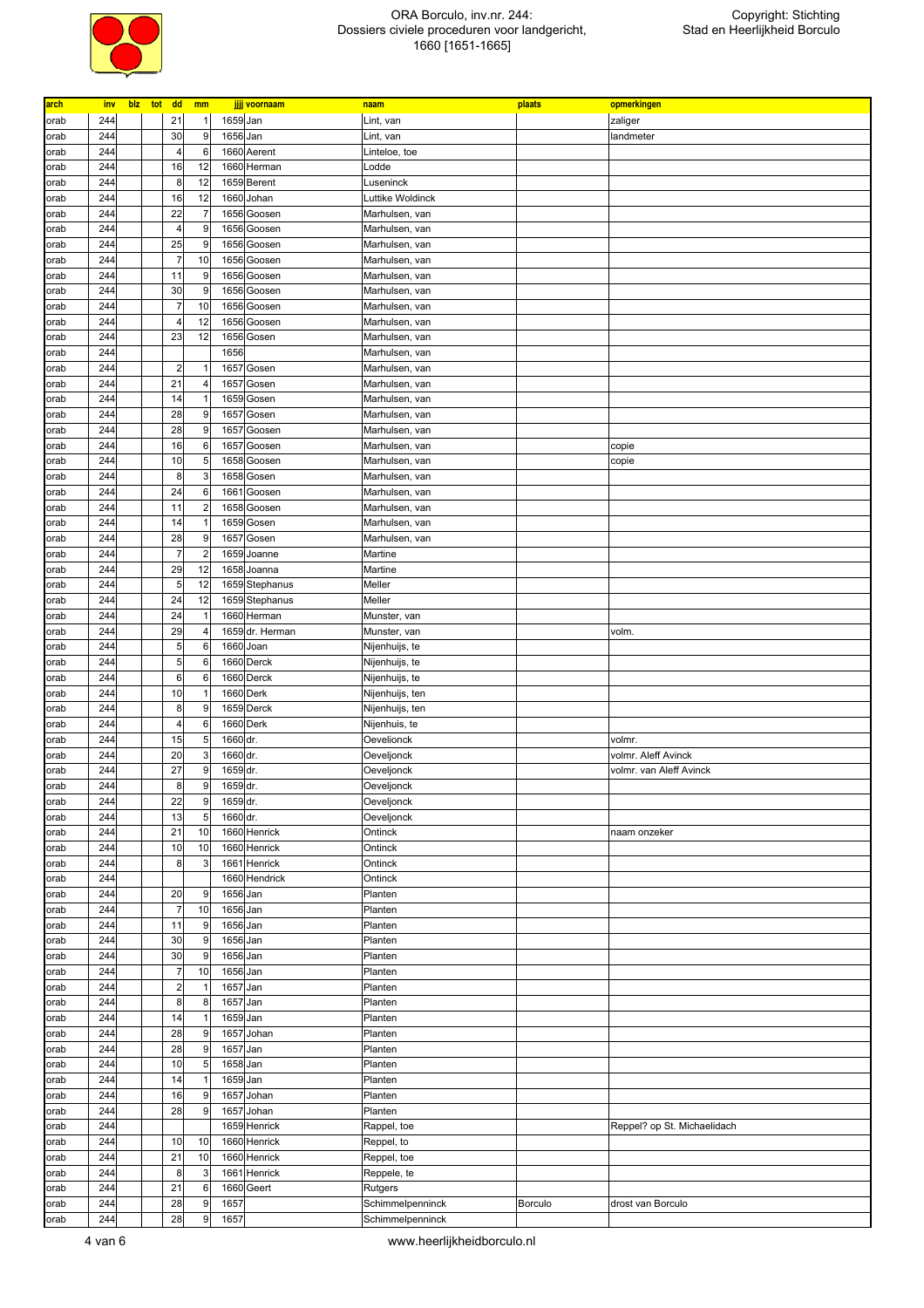

| arch | inv | blz | tot | dd                   | mm             |                      | jjjj voornaam  | naam                       | plaats  | opmerkingen       |
|------|-----|-----|-----|----------------------|----------------|----------------------|----------------|----------------------------|---------|-------------------|
| orab | 244 |     |     | 24                   | 12             |                      | 1659 Engbert   | Scholte                    |         |                   |
| orab | 244 |     |     | $6\phantom{1}6$      | 6              | 1660 Jan             |                | Schothorst, te             |         |                   |
| orab | 244 |     |     | 8                    | 12             |                      | 1659 Egbert    | Schulte                    |         |                   |
| orab | 244 |     |     | 23                   | 12             |                      | 1656 Pieter    | Sels                       |         | rentmeester       |
| orab | 244 |     |     | 28                   | 9              |                      | 1657 Henrick   | Sluijter                   |         |                   |
| orab | 244 |     |     | $\overline{4}$       | 6              |                      | 1660 Tilman    | Sluiter                    |         | zaliger           |
| orab | 244 |     |     | 21                   | 6              |                      | 1660 Henrick   | Smeinck                    |         |                   |
| orab | 244 |     |     | 21                   | 6              |                      | 1660 Hendrick  | Smijnck                    |         |                   |
| orab | 244 |     |     |                      |                |                      | 1660 Henrick   | Smijnck                    |         |                   |
| orab | 244 |     |     | 10                   | 5              |                      | 1658 Herman    | Sterrenborgh               |         |                   |
| orab | 244 |     |     | 24                   | 11             |                      | 1656 Derck     | Storteler                  |         |                   |
| orab | 244 |     |     | 5                    | 12             | 1656                 |                | Stortelers                 |         |                   |
| orab | 244 |     |     | 20                   | 9              |                      | 1656 Derck     | Stotteler                  |         |                   |
|      | 244 |     |     | 25                   | 9              |                      | 1656 Derck     | Stotteler                  |         |                   |
| orab | 244 |     |     | $\overline{7}$       | 10             |                      | 1656 Derck     | Stotteler                  |         |                   |
| orab | 244 |     |     | 11                   |                |                      |                |                            |         |                   |
| orab |     |     |     |                      | 9              |                      | 1656 Derck     | Stotteler                  |         |                   |
| orab | 244 |     |     | 30<br>$\overline{7}$ | 9<br>10        |                      | 1656 Derck     | Stotteler                  |         |                   |
| orab | 244 |     |     |                      |                |                      | 1656 Derck     | Stotteler                  |         |                   |
| orab | 244 |     |     |                      |                |                      | 1656 Derck     | Stotteler                  |         | kwitantie         |
| orab | 244 |     |     | $\overline{2}$       |                |                      | 1657 Derck     | Stotteler                  |         |                   |
| orab | 244 |     |     | 21                   | 4              | 1657                 |                | Stotteler                  |         |                   |
| orab | 244 |     |     | 21                   | $\overline{4}$ |                      | 1657 Derck     | Stotteler                  |         |                   |
| orab | 244 |     |     | 8                    | 8              | 1657                 |                | Stotteler                  |         |                   |
| orab | 244 |     |     | 3                    | 9              | 1657                 |                | Stotteler                  |         |                   |
| orab | 244 |     |     | 28                   | 9              |                      | 1657 Derck     | Stotteler                  |         |                   |
| orab | 244 |     |     | 28                   | 9              |                      | 1657 Derck     | Stotteler                  |         |                   |
| orab | 244 |     |     | 28                   | 9              |                      | 1657 Derrick   | Stotteler                  |         |                   |
| orab | 244 |     |     | 16                   | 6              |                      | 1657 Derrick   | Stotteler                  |         | copie             |
| orab | 244 |     |     | 8                    | 3              |                      | 1658 Derrick   | Stotteler                  |         |                   |
| orab | 244 |     |     | 24                   | 6              |                      | 1661 Derck     | Stotteler                  |         |                   |
| orab | 244 |     |     | 11                   | $\overline{2}$ |                      | 1658 Derrick   | Stotteler                  | Groenlo | copie             |
| orab | 244 |     |     | 10                   | $\overline{c}$ |                      | 1658 Derck     | Stotteler                  |         |                   |
| orab | 244 |     |     | $\overline{7}$       | 7              | 1657                 |                | Stotteler c.s.             |         |                   |
| orab | 244 |     |     | 8                    | 9              | 1657                 |                | Stotteler c.s.             |         |                   |
| orab | 244 |     |     | 10                   | $\overline{2}$ |                      | 1658 Derck     | Stotteler c.s., ten        |         |                   |
| orab | 244 |     |     | 9                    | 6              |                      | 1657 Derck     | Stotteler, te              |         |                   |
| orab | 244 |     |     | 16                   | 6              |                      | 1657 Derrick   | Stotteler, te              |         |                   |
| orab | 244 |     |     | 16                   | 9              |                      | 1657 Derck     | Stotteler, te              |         |                   |
| orab | 244 |     |     | 28                   | 9              |                      | 1657 Derck     | Stotteler, te              |         |                   |
| orab | 244 |     |     | 9                    | 6              |                      | 1657 Derck     | Stotteler, te              |         |                   |
| orab | 244 |     |     | 30                   | 9              |                      | 1656 Derck     | Stotteler, ten             |         |                   |
| orab | 244 |     |     | 11                   | 12             |                      | 1656 Derck     | Stotteler, ten             |         | moeilijk leesbaar |
| orab | 244 |     |     | 23                   | 12             |                      | 1656 Derck     | Stotteler, ten             |         |                   |
| orab | 244 |     |     | 23                   | 12             |                      | 1656 Derck     | Stotteler, ten             |         |                   |
| orab | 244 |     |     | 14                   | 1              |                      | 1659 Derck     | Stotteler, ten             |         |                   |
| orab | 244 |     |     | 10                   | 12             |                      | 1658 Derck     | Stotteler, ten             |         |                   |
| orab | 244 |     |     | 28                   | 9              |                      | 1657 Derck     | Stotteler, ten             |         |                   |
| orab | 244 |     |     | 14                   | $\overline{1}$ |                      | 1659 Derck     | Stotteler, ten             |         |                   |
| orab | 244 |     |     | 16                   | 5              |                      | 1659 Garrit    | Tanck                      |         |                   |
|      | 244 |     |     | 16                   | 9              |                      | 1657 Tonnis    | Tanckinck genoemt Hoeffman |         |                   |
| orab | 244 |     |     | 15                   | 9              |                      | 1657 Tonnis    | Tenckinck gen. Hoeffman    |         |                   |
| orab | 244 |     |     | 5                    | 6              |                      | 1660 Frerick   | Tenckink                   |         | naam onzeker      |
| orab | 244 |     |     | $\overline{4}$       | 6              |                      | 1660 Luedewick | Tenkinck                   |         |                   |
| orab | 244 |     |     | 10                   |                |                      |                |                            |         | naam onzeker      |
| orab | 244 |     |     | 21                   | $\mathbf{1}$   | 1660 Jan<br>1659 Jan |                | Tiberinck<br>Tijberinck    |         |                   |
| orab |     |     |     |                      |                |                      |                |                            |         |                   |
| orab | 244 |     |     | 20                   | 9              |                      | 1656 Cornelis  | Timmerman                  |         |                   |
| orab | 244 |     |     | 25                   | 9              |                      | 1656 Cornelis  | Timmerman                  |         |                   |
| orab | 244 |     |     | 16                   | 6              | 1657                 |                | Timmerman                  |         | copie             |
| orab | 244 |     |     | $\overline{7}$       | 10             |                      | 1656 Cornelis  | Timmermans                 |         |                   |
| orab | 244 |     |     | 11                   | 9              |                      | 1656 Cornelis  | Timmermans                 |         |                   |
| orab | 244 |     |     | 30                   | 9              |                      | 1656 Cornelis  | Timmermans                 |         |                   |
| orab | 244 |     |     | 30                   | 9              |                      | 1656 Cornelis  | Timmermans                 |         |                   |
| orab | 244 |     |     | $\overline{7}$       | 10             | 1656                 |                | Timmermans                 |         |                   |
| orab | 244 |     |     | $\overline{7}$       | 10             |                      | 1656 Cornelis  | Timmermans                 |         |                   |
| orab | 244 |     |     | 24                   | 11             |                      | 1656 Cornelis  | Timmermans                 |         |                   |
| orab | 244 |     |     | 23                   | 12             |                      | 1656 Cornelis  | Timmermans                 |         |                   |
| orab | 244 |     |     | 23                   | 12             |                      | 1656 Cornelis  | Timmermans                 |         |                   |
| orab | 244 |     |     |                      |                |                      | 1656 Cornelis  | Timmermans                 |         |                   |
| orab | 244 |     |     | $\overline{2}$       | 1              |                      | 1657 Cornelis  | Timmermans                 |         |                   |
| orab | 244 |     |     | 21                   | 4              |                      | 1657 Cornelis  | Timmermans                 |         |                   |
| orab | 244 |     |     | 8                    | 8              |                      | 1657 Cornelis  | Timmermans                 |         |                   |
| orab | 244 |     |     | 14                   |                |                      | 1659 Cornelis  | Timmermans                 |         |                   |